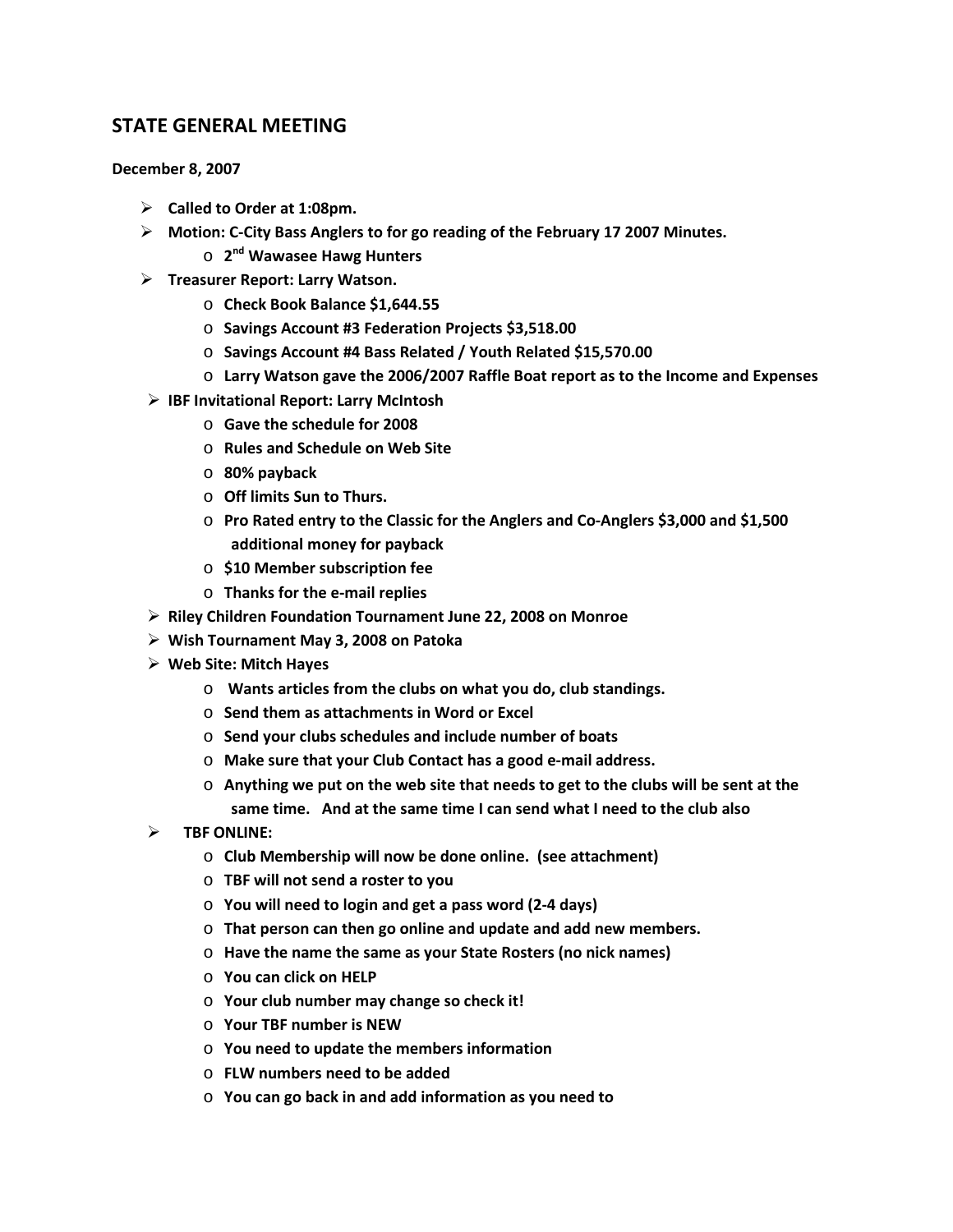- o **You will need to print two (2) copies of the invoice**
- o **Mail one (1) with a check/ money order in the amount shown on the invoice to the TBF.**
- o **Keep the other one with the check/ money order number on it.**
- **State Rosters:**
	- o **Fill out the Club Contact sheet and have a good e-mail address on it**
	- o **Draw a line through the member you are dropping**
	- o **Add any new members on the bottom or on the back.**
	- o **Have the names the same as on the TBF Roster (no nick names)**
	- o **Put the TBF / FLW numbers on the roster**
	- o **Fill the Assessment Sheet out**
	- o **Note the TOP-8 entry fee has gone up.**
	- o **\$250 if you sell 100 tickets and \$430 if you do not sell the 100 tickets**
	- o **Mail it as soon as you can**
- **Adopt an Angler:**
	- o **Corey Thompson is stepping down**
	- o **Mary Gibbs and the Indiana Bass'n Gals are taking it over**
	- o **They need tackle**
- **IBF Jr. Bass: Ken Gibbs**
	- o **Reel kids booth at Boat Show needs help**
	- o **Jr. World Championship going to NC.**
	- o **Web site has down loads for all information**
	- o **There will now be a \$5 membership dues. TBF \$5 and can upgrade to \$25 and get the FLW/TBF premium. They have started a School Club and they will get two places at the Fish Off.**
- **Raffle Boat Tickets: Doug Bradley**
	- o **Tickets have been mailed out**
	- o **12 Club that did not affiliate with the IBF got tickets and we would like for them to be returned.**
	- o **If you know any of the clubs or its members please let them know to return the tickets.**
	- o **CLUBS THAT GOT TICKET THAT NEED RETURNED**
	- o **East Side Bassmasters, Bass Baggers of Central Indiana, South Indy Bassmasters, Scott County Bassmasters, Southern Indiana Rod Benders, Rolling Hills Bassmasters, Quick Creek Bassmasters, Muncie Bass Anglers, Red Oak Bass Club, Bassmasters at Lafayette,**
- **TBF Northern Divisional: Doug Bradley**
	- o **Indiana at Lake Erie**
	- o **Indiana WON**
	- o **Team members will be at the February meeting**
	- o **Ken Bortlein (team member) spoke about the tournament and what the Federation did for them.**